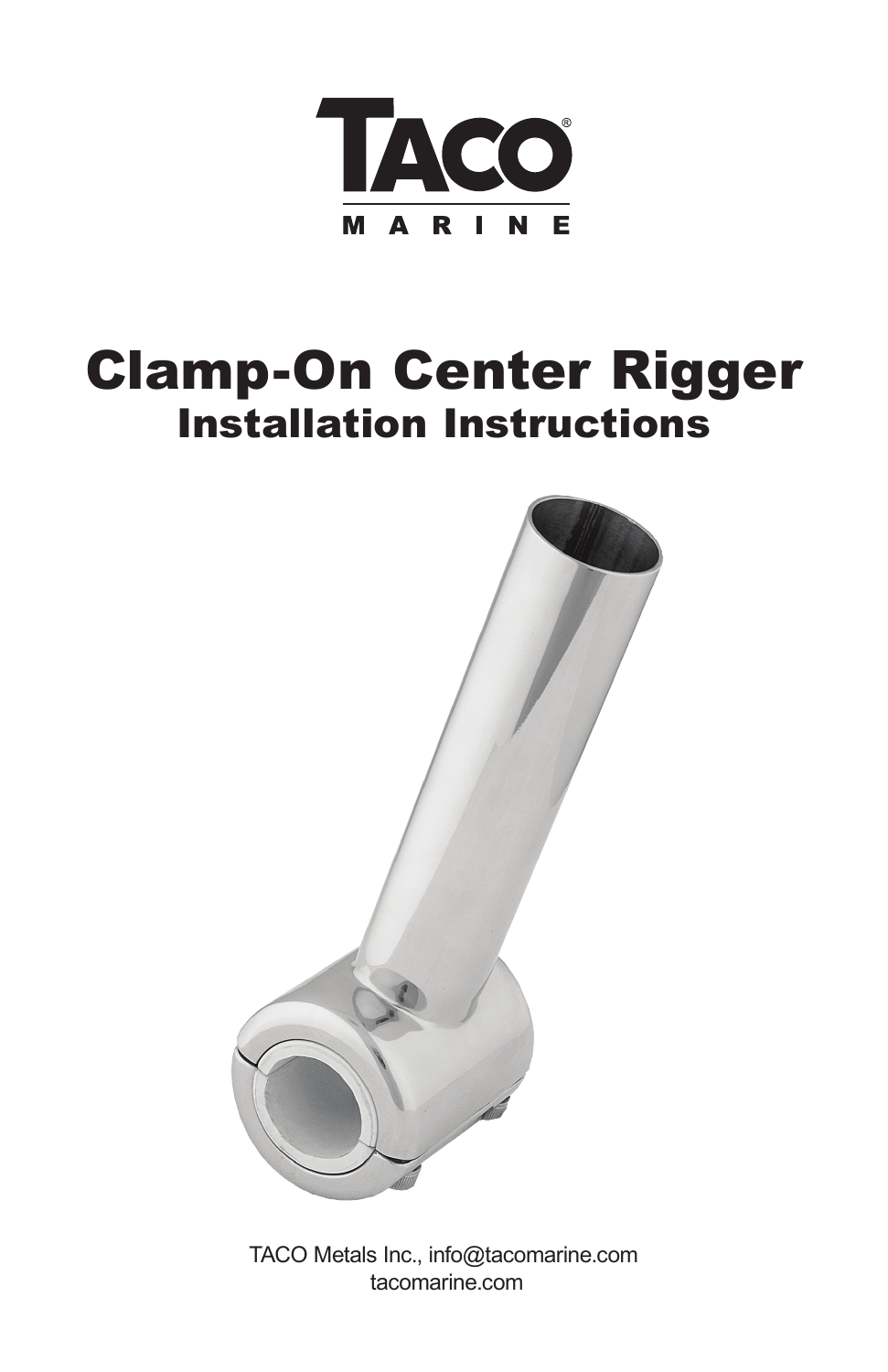- 1. Unbolt the assembled mount and remove the anti-rotation pin from the lower cap.
- 2. Loosely bolt the mount to the 1" IPS (1.315) tower pipe and with your center rigger installed, set the desired trolling angle before lightly tightening to clamp.
- 3. Remove the center rigger from the support tube.
- 4. With a 1/4" metal drill bit, apply grease to the drill bit and then carefully and squarely drill a hole through only one wall of the tower piping using the lower cap hole to guide. Alternatively, center punch a mark, remove the cap and upper tube and drill the hole without the mount in place.



- 5. Disassemble, de-burr and wipe off any excess grease and metal chips from the area and parts.
- 6. Install the anti-rotation pin into the lower cap-half as shown with the tapered end towards the tower pipe side. Then apply a small amount of grease to the tapered end.
- 7. Then install this lower cap half only the pipe by inserting the pin into the drilled hole and install the upper support tube down onto the other side of the pipe with the drain hole facing down to the deck.
- 8. Install all four fasteners with a light oil or grease on the threads and proceed to evenly hand tighten the fasteners. Do not over tighten or the aluminum threads may strip. We recommend using a torque wrench set to 4'/lbs (dry threads) or 3'/lbs (lubricated threads).
- 9. Re-check the tightness of the screws after 24 hours as the clamps may settle in further onto the tower pipe.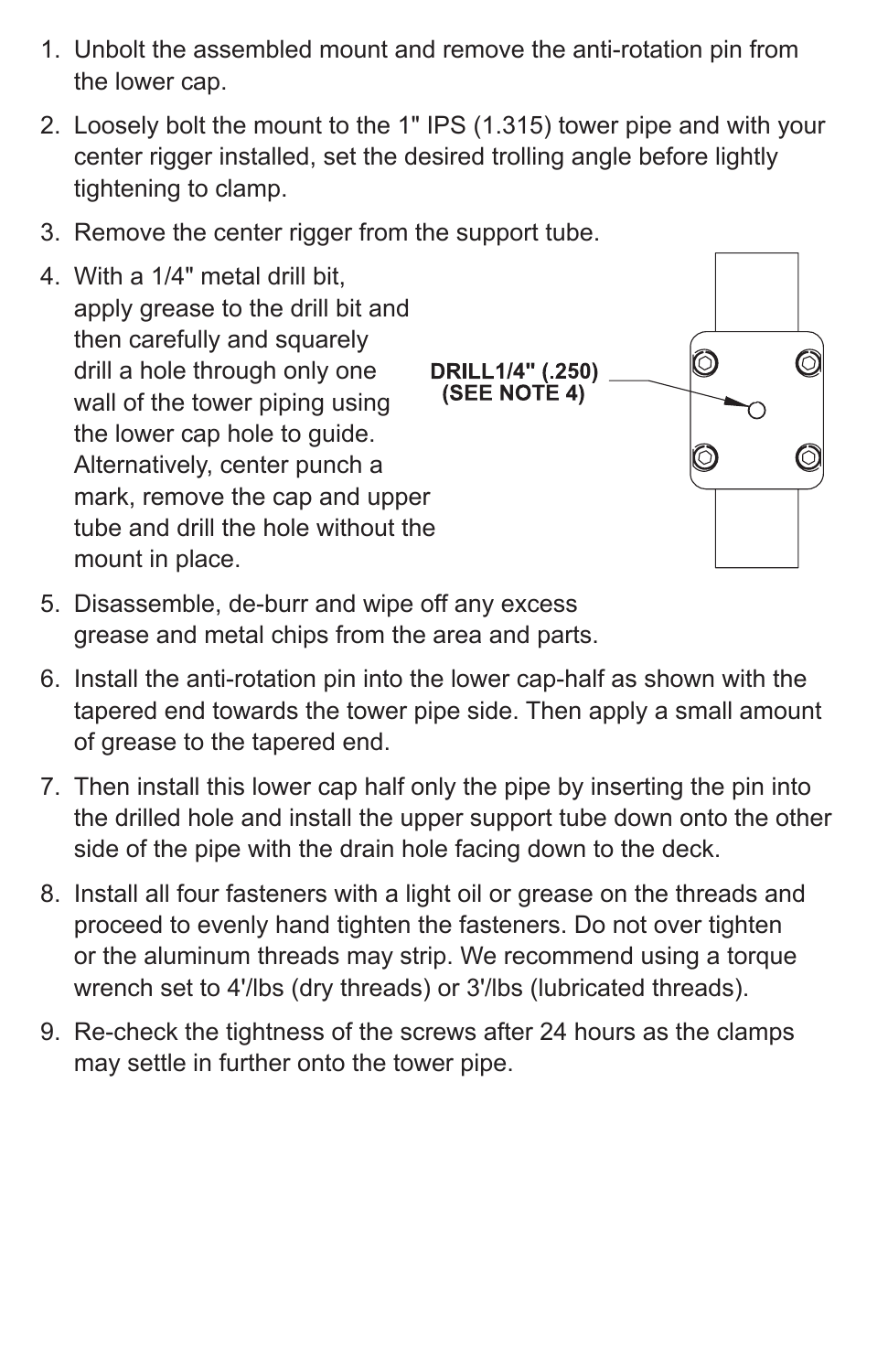